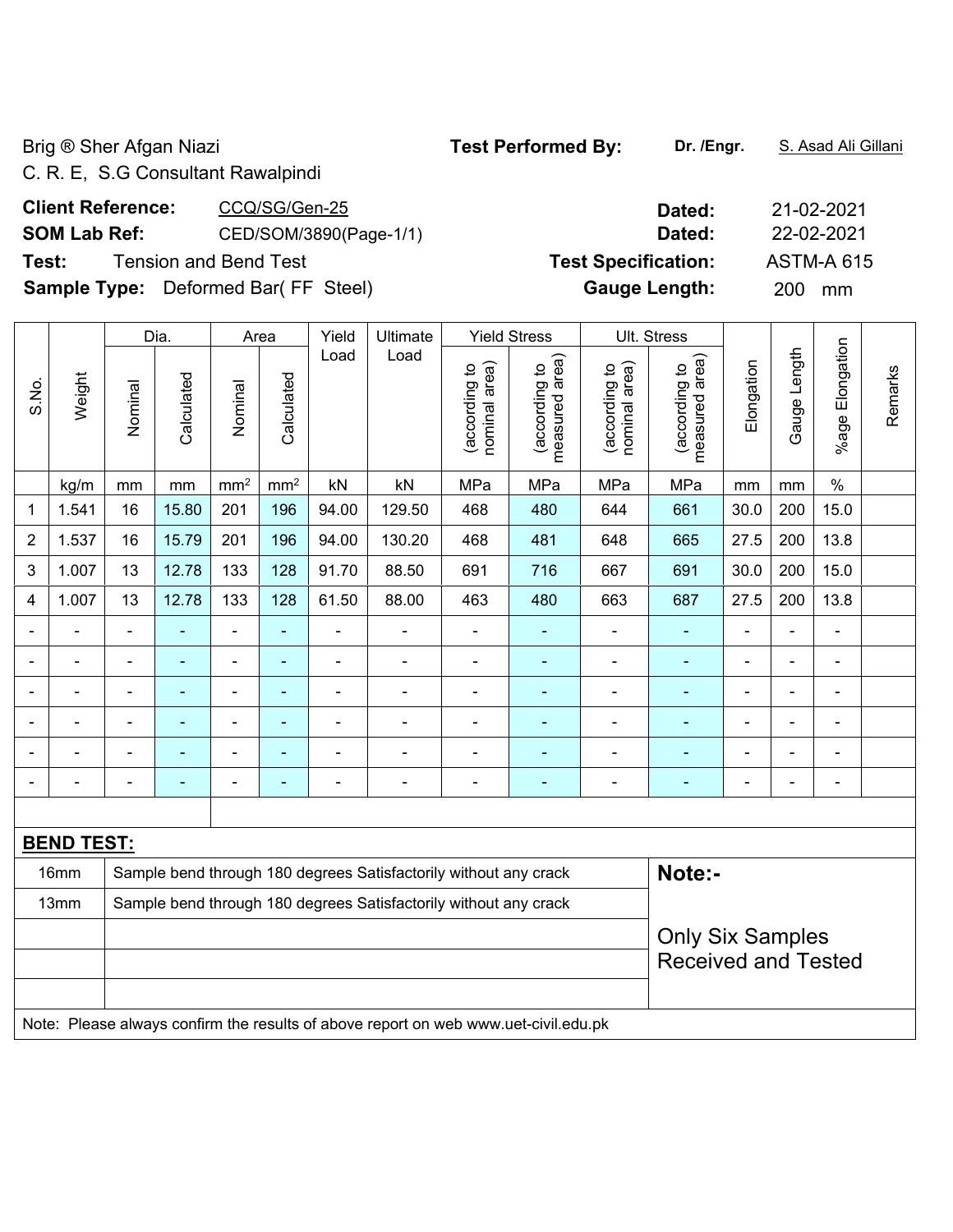Jamal Abdul Nasir **Test Performed By: Dr. /Engr.** M. Rehan Ashraf Senior Resident Engineer, ACES (Pvt) Ltd -Site Office - Iqbal Gate, DHA, Multan

| <b>Client Reference:</b> | ACES/DHAM/DEV/SEC-V/362                        | Dated:                     | 17-02-2021        |
|--------------------------|------------------------------------------------|----------------------------|-------------------|
| <b>SOM Lab Ref:</b>      | CED/SOM/3891 (Page-1/1)                        | Dated:                     | 22-02-2021        |
| Test:                    | <b>Tension Test Bend Test</b>                  | <b>Test Specification:</b> | <b>ASTM-A 615</b> |
|                          | <b>Sample Type:</b> Deformed Bar(Mughal Steel) | <b>Gauge Length:</b>       | <b>200</b><br>mm  |

|                |                   |                | Dia.           |                          | Area            | Yield          | Ultimate                                                         |                                | <b>Yield Stress</b>             |                                | Ult. Stress                     |                |                |                 |         |
|----------------|-------------------|----------------|----------------|--------------------------|-----------------|----------------|------------------------------------------------------------------|--------------------------------|---------------------------------|--------------------------------|---------------------------------|----------------|----------------|-----------------|---------|
| S.No.          | Weight            | Nominal        | Calculated     | Nominal                  | Calculated      | Load           | Load                                                             | nominal area)<br>(according to | measured area)<br>(according to | nominal area)<br>(according to | measured area)<br>(according to | Elongation     | Gauge Length   | %age Elongation | Remarks |
|                | kg/m              | mm             | mm             | mm <sup>2</sup>          | mm <sup>2</sup> | kN             | kN                                                               | MPa                            | MPa                             | MPa                            | MPa                             | mm             | mm             | $\%$            |         |
| 1              | 1.567             | 16             | 15.96          | 201                      | 200             | 116.70         | 140.20                                                           | 580                            | 584                             | 697                            | 701                             | 35.0           | 200            | 17.5            |         |
| $\overline{2}$ | 1.572             | 16             | 15.97          | 201                      | 200             | 116.50         | 139.70                                                           | 579                            | 582                             | 695                            | 698                             | 27.5           | 200            | 13.8            |         |
| 3              | 0.874             | 12             | 11.90          | 113                      | 111             | 68.20          | 77.50                                                            | 603                            | 613                             | 685                            | 697                             | 25.0           | 200            | 12.5            |         |
| 4              | 0.913             | 12             | 12.17          | 113                      | 116             | 74.00          | 93.00                                                            | 654                            | 637                             | 822                            | 800                             | 25.0           | 200            | 12.5            |         |
| ٠              | $\blacksquare$    | $\blacksquare$ | $\blacksquare$ | $\overline{\phantom{a}}$ | $\blacksquare$  |                | $\blacksquare$                                                   | $\blacksquare$                 |                                 |                                | ۰                               | $\blacksquare$ | $\blacksquare$ | $\blacksquare$  |         |
|                | $\blacksquare$    | $\blacksquare$ | $\blacksquare$ | $\overline{\phantom{a}}$ | $\blacksquare$  | $\blacksquare$ | $\blacksquare$                                                   | $\blacksquare$                 | $\overline{\phantom{a}}$        | $\blacksquare$                 | ۰                               | $\blacksquare$ | $\blacksquare$ | $\blacksquare$  |         |
|                |                   |                |                |                          |                 |                |                                                                  | $\overline{\phantom{0}}$       |                                 |                                |                                 |                |                | $\blacksquare$  |         |
| ۰              | $\blacksquare$    | $\blacksquare$ | $\blacksquare$ | $\overline{\phantom{a}}$ | $\blacksquare$  | $\blacksquare$ | $\overline{\phantom{0}}$                                         | $\blacksquare$                 | ۰                               | $\blacksquare$                 | ۰                               | $\blacksquare$ | L,             | $\blacksquare$  |         |
|                | ÷                 |                | $\blacksquare$ | $\overline{\phantom{a}}$ | $\blacksquare$  |                | $\blacksquare$                                                   | $\overline{a}$                 | ۰                               | ۰                              | ۰                               |                | Ē,             | $\blacksquare$  |         |
|                |                   |                |                | ۰                        | $\blacksquare$  |                | $\blacksquare$                                                   | $\blacksquare$                 |                                 | ۰                              | ۰                               |                | ÷              | $\blacksquare$  |         |
|                |                   |                |                |                          |                 |                |                                                                  |                                |                                 |                                |                                 |                |                |                 |         |
|                | <b>BEND TEST:</b> |                |                |                          |                 |                |                                                                  |                                |                                 |                                |                                 |                |                |                 |         |
|                | 16mm              |                |                |                          |                 |                | Sample bend through 180 degrees Satisfactorily without any crack |                                |                                 |                                | Note:-                          |                |                |                 |         |
|                | 12mm              |                |                |                          |                 |                | Sample bend through 180 degrees Satisfactorily without any crack |                                |                                 |                                |                                 |                |                |                 |         |
|                |                   |                |                |                          |                 |                |                                                                  |                                |                                 |                                | <b>Only Six Samples</b>         |                |                |                 |         |
|                |                   |                |                |                          |                 |                |                                                                  |                                |                                 |                                | <b>Received and Tested</b>      |                |                |                 |         |
|                |                   |                |                |                          |                 |                |                                                                  |                                |                                 |                                |                                 |                |                |                 |         |

Note: Please always confirm the results of above report on web www.uet-civil.edu.pk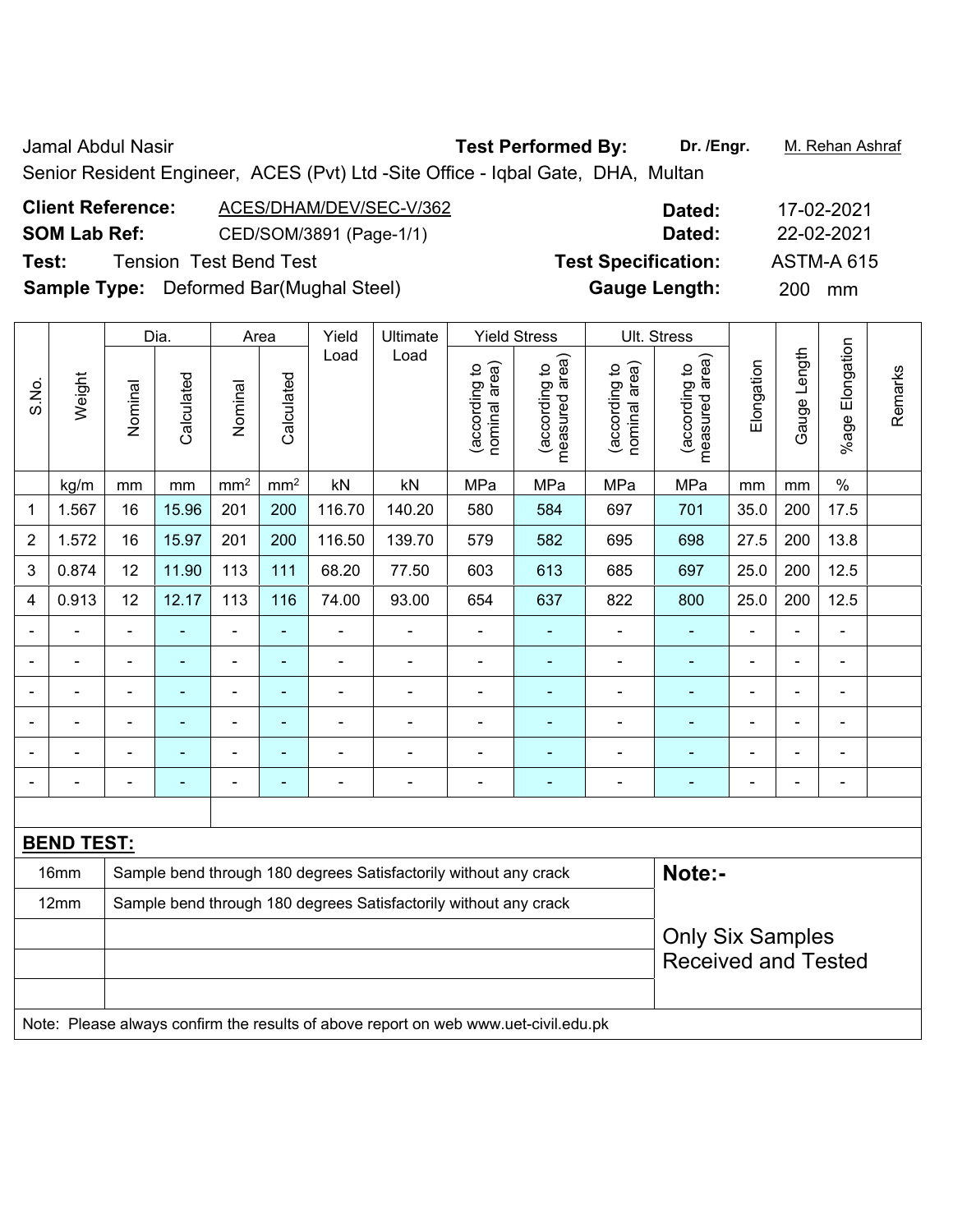Shoaib Riaz **Test Performed By:** Dr. /Engr. M Rehan Ashraf Project Incharge, Royal Orchard Sahiwal

| <b>Client Reference:</b> | HRL/ROS/2021/094 |
|--------------------------|------------------|
|--------------------------|------------------|

Test: Tension Test **Test Specification:** AS **Gauge Length:** 8 inch **Sample Type:** Deformed Bar

|                          |                     |                            | <b>SOM Lab</b> | 3886(Page- |
|--------------------------|---------------------|----------------------------|----------------|------------|
| <b>Client Reference:</b> |                     | HRL/ROS/2021/094           | Ref:           | 1/1)       |
| Dated:                   | 22-02-2021          |                            | Dated:         | 22-02-2021 |
| Test:                    | <b>Tension Test</b> | <b>Test Specification:</b> | ASTM-A-615     |            |

|                              |                          |                          | Dia.                   |                          | Area            | Yield                                                                               | Ultimate                 |                                | <b>Yield Stress</b>             |                                | Ult. Stress                     |                |                |                          |         |  |  |
|------------------------------|--------------------------|--------------------------|------------------------|--------------------------|-----------------|-------------------------------------------------------------------------------------|--------------------------|--------------------------------|---------------------------------|--------------------------------|---------------------------------|----------------|----------------|--------------------------|---------|--|--|
| S.No.                        | Weight                   | Nominal                  | Calculated             | Nominal                  | Calculated      | Load                                                                                | Load                     | nominal area)<br>(according to | measured area)<br>(according to | nominal area)<br>(according to | (according to<br>measured area) | Elongation     | Gauge Length   | %age Elongation          | Remarks |  |  |
|                              | Ib/ft                    | $\#$                     | in                     | in <sup>2</sup>          | in <sup>2</sup> | Tons                                                                                | Tons                     | psi                            | psi                             | psi                            | psi                             | in             | in             | $\frac{0}{0}$            |         |  |  |
| 1                            | 1.508                    | 6                        | 0.751                  | 0.44                     | 0.443           | 15.21                                                                               | 19.78                    | 76240                          | 75720                           | 99130                          | 98450                           | 1.10           | 8.0            | 13.8                     |         |  |  |
| $\overline{2}$               | 1.493                    | 6                        | 0.748                  | 0.44                     | 0.439           | 13.56                                                                               | 18.25                    | 67960                          | 68110                           | 91460                          | 91670                           | 1.30           | 8.0            | 16.3                     |         |  |  |
|                              |                          | ۰                        | $\blacksquare$         |                          | $\blacksquare$  | $\blacksquare$                                                                      | $\blacksquare$           | $\blacksquare$                 | $\blacksquare$                  |                                | $\blacksquare$                  |                | $\blacksquare$ |                          |         |  |  |
|                              |                          | $\blacksquare$           | ÷                      | $\blacksquare$           |                 | $\blacksquare$                                                                      |                          | Ē,                             |                                 | $\blacksquare$                 | $\blacksquare$                  |                | $\blacksquare$ |                          |         |  |  |
| $\blacksquare$               | ۰                        | $\overline{\phantom{0}}$ | ۰                      | $\overline{\phantom{0}}$ | $\blacksquare$  | ۰                                                                                   | $\blacksquare$           | $\overline{\phantom{0}}$       | ٠                               | ۰                              | $\blacksquare$                  | $\blacksquare$ | $\blacksquare$ | $\blacksquare$           |         |  |  |
| $\blacksquare$               | $\overline{\phantom{0}}$ | $\blacksquare$           | ÷                      | $\overline{a}$           | ٠               | $\overline{a}$                                                                      | $\blacksquare$           | $\blacksquare$                 | $\blacksquare$                  | $\overline{\phantom{a}}$       | $\blacksquare$                  | $\blacksquare$ | $\blacksquare$ | $\overline{\phantom{a}}$ |         |  |  |
| $\qquad \qquad \blacksquare$ | $\blacksquare$           | $\blacksquare$           | ÷,                     | $\blacksquare$           | $\blacksquare$  | $\frac{1}{2}$                                                                       | $\overline{\phantom{0}}$ | $\blacksquare$                 | $\blacksquare$                  | $\qquad \qquad \blacksquare$   | $\blacksquare$                  | $\blacksquare$ | ä,             | $\blacksquare$           |         |  |  |
| $\blacksquare$               | ÷,                       | $\blacksquare$           | ÷,                     | ÷,                       | ÷,              | $\frac{1}{2}$                                                                       | ÷,                       | ÷,                             | ÷,                              | $\qquad \qquad \blacksquare$   | $\blacksquare$                  | $\blacksquare$ | $\blacksquare$ | $\blacksquare$           |         |  |  |
| $\blacksquare$               | $\blacksquare$           | $\blacksquare$           | ä,                     | $\blacksquare$           | Ξ               | ÷.                                                                                  | $\blacksquare$           | $\blacksquare$                 | $\blacksquare$                  | $\qquad \qquad \blacksquare$   | $\blacksquare$                  | $\blacksquare$ | $\blacksquare$ | $\overline{a}$           |         |  |  |
|                              | $\blacksquare$           | $\blacksquare$           | $\blacksquare$         | ÷                        | ÷,              | $\frac{1}{2}$                                                                       | ÷,                       | ÷,                             | ÷                               | $\qquad \qquad \blacksquare$   | $\blacksquare$                  | $\blacksquare$ | ä,             | $\blacksquare$           |         |  |  |
|                              |                          |                          |                        |                          |                 |                                                                                     |                          |                                |                                 |                                |                                 |                |                |                          |         |  |  |
|                              | <b>BEND TEST:</b>        |                          |                        |                          |                 |                                                                                     |                          |                                |                                 |                                |                                 |                |                |                          |         |  |  |
|                              | --                       |                          | No Bend test performed |                          |                 |                                                                                     |                          |                                |                                 |                                | Note:-                          |                |                |                          |         |  |  |
|                              |                          |                          |                        |                          |                 |                                                                                     |                          |                                |                                 |                                |                                 |                |                |                          |         |  |  |
|                              |                          |                          |                        |                          |                 |                                                                                     |                          |                                |                                 |                                | <b>Only Two Samples</b>         |                |                |                          |         |  |  |
|                              |                          |                          |                        |                          |                 |                                                                                     |                          |                                |                                 |                                | <b>Received and Tested</b>      |                |                |                          |         |  |  |
|                              |                          |                          |                        |                          |                 |                                                                                     |                          |                                |                                 |                                |                                 |                |                |                          |         |  |  |
|                              |                          |                          |                        |                          |                 | Note: Please always confirm the results of above report on web www.uet-civil.edu.pk |                          |                                |                                 |                                |                                 |                |                |                          |         |  |  |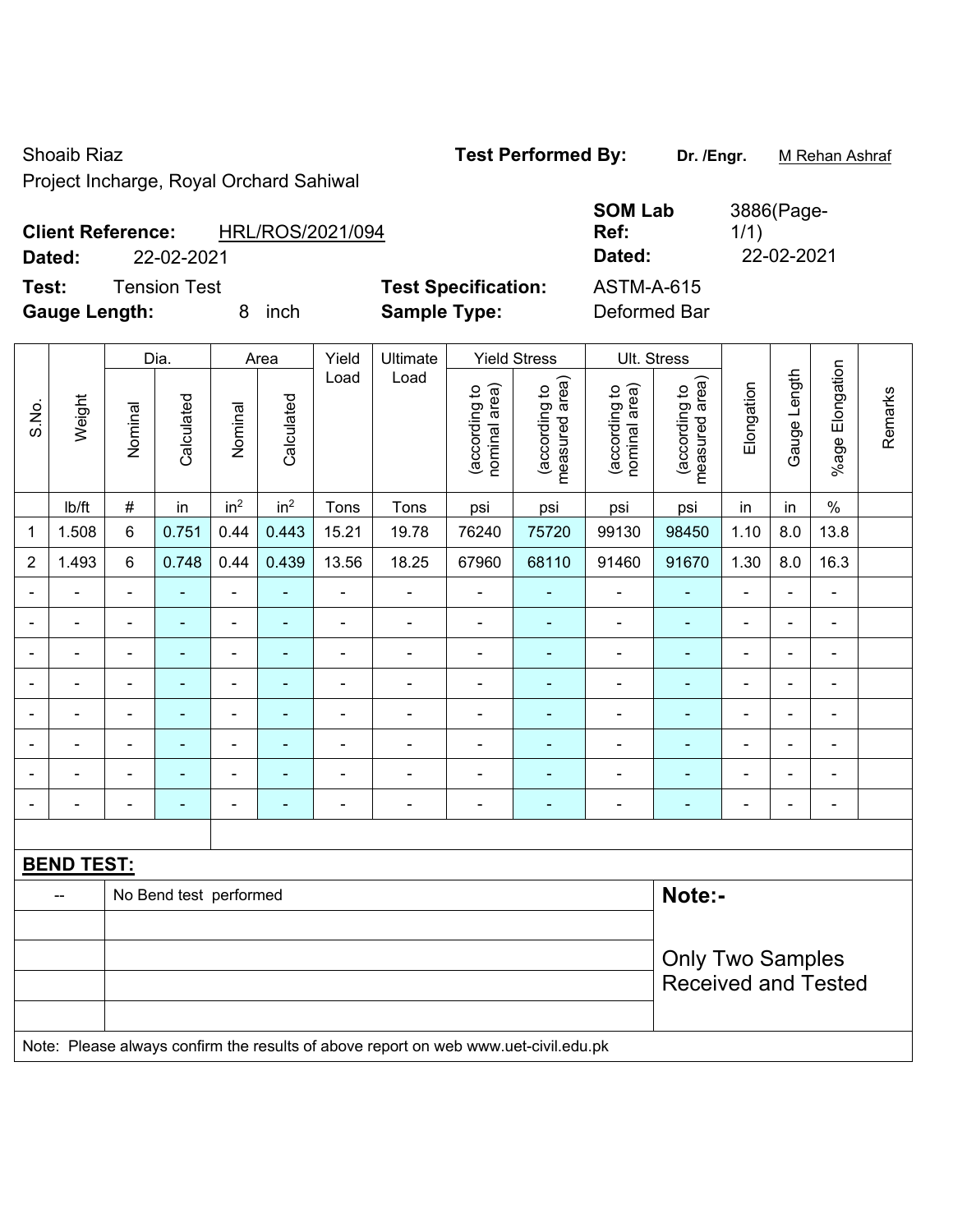Sub Divisional Officer **Test Performed By:** Dr. /Engr. **S. Asad Ali Gillani** SSTH Multan Road Lahore

Client Reference: SS. DC()/923

**Test:** Tension Test & Bend Test **Test Specification:** ASTM-A-615 **Gauge Length:** 8 inch **Sample Type:** Deformed Bar

**SOM Lab Ref:**  3887(Page-1/1) **Dated:** 09-02-2021 **Dated:** 22-02-2021

|                |                   |                                                                  | Dia.       |                 | Area            | Yield          | Ultimate                                                                            |                                | <b>Yield Stress</b>             |                                | Ult. Stress                     |                |                |                           |         |
|----------------|-------------------|------------------------------------------------------------------|------------|-----------------|-----------------|----------------|-------------------------------------------------------------------------------------|--------------------------------|---------------------------------|--------------------------------|---------------------------------|----------------|----------------|---------------------------|---------|
| S.No.          | Weight            | Nominal                                                          | Calculated | Nominal         | Calculated      | Load           | Load                                                                                | nominal area)<br>(according to | (according to<br>measured area) | (according to<br>nominal area) | (according to<br>measured area) | Elongation     | Gauge Length   | Elongation<br>$%$ age $ $ | Remarks |
|                | lb/ft             | $\#$                                                             | in         | in <sup>2</sup> | in <sup>2</sup> | Tons           | Tons                                                                                | psi                            | psi                             | psi                            | psi                             | in             | in             | $\%$                      |         |
| 1              | 2.673             | 8                                                                | 1.000      | 0.79            | 0.786           | 29.79          | 37.61                                                                               | 83160                          | 83580                           | 105010                         | 105550                          | 1.20           | 8.0            | 15.0                      |         |
| 2              | 2.673             | 8                                                                | 1.000      | 0.79            | 0.786           | 30.07          | 37.43                                                                               | 83950                          | 84380                           | 104500                         | 105030                          | 1.30           | 8.0            | 16.3                      |         |
| 3              | 1.488             | 6                                                                | 0.746      | 0.44            | 0.437           | 14.29          | 22.50                                                                               | 71640                          | 72130                           | 112770                         | 113540                          | 1.10           | 8.0            | 13.8                      |         |
| 4              | 1.489             | 6                                                                | 0.747      | 0.44            | 0.438           | 14.27          | 22.48                                                                               | 71540                          | 71860                           | 112660                         | 113180                          | 1.20           | 8.0            | 15.0                      |         |
| 5              | 0.684             | 4                                                                | 0.506      | 0.20            | 0.201           | 6.47           | 9.84                                                                                | 71380                          | 71030                           | 108480                         | 107940                          | 1.10           | 8.0            | 13.8                      |         |
| 6              | 0.600             | 4                                                                | 0.473      | 0.20            | 0.176           | 6.44           | 9.84                                                                                | 71040                          | 80730                           | 108480                         | 123270                          | 1.20           | 8.0            | 15.0                      |         |
|                |                   |                                                                  |            |                 |                 |                | $\blacksquare$                                                                      |                                |                                 |                                |                                 |                |                |                           |         |
|                | $\blacksquare$    |                                                                  | ÷,         | $\blacksquare$  | ۰               |                | $\blacksquare$                                                                      | $\blacksquare$                 | ÷                               | $\blacksquare$                 | $\blacksquare$                  | $\blacksquare$ | $\blacksquare$ | $\blacksquare$            |         |
|                |                   |                                                                  |            | $\blacksquare$  |                 |                | ÷                                                                                   | $\blacksquare$                 | $\blacksquare$                  | $\blacksquare$                 | ä,                              | Ē,             |                | $\blacksquare$            |         |
| $\blacksquare$ | ÷                 | $\blacksquare$                                                   | ۰          | $\blacksquare$  |                 | $\blacksquare$ | ÷                                                                                   | $\blacksquare$                 | $\blacksquare$                  | $\overline{\phantom{a}}$       | $\blacksquare$                  | $\blacksquare$ |                | $\blacksquare$            |         |
|                |                   |                                                                  |            |                 |                 |                |                                                                                     |                                |                                 |                                |                                 |                |                |                           |         |
|                | <b>BEND TEST:</b> |                                                                  |            |                 |                 |                |                                                                                     |                                |                                 |                                |                                 |                |                |                           |         |
|                | # 8               |                                                                  |            |                 |                 |                | Sample bend through 180 degrees Satisfactorily without any crack                    |                                |                                 |                                | Note:-                          |                |                |                           |         |
|                | #6                | Sample bend through 180 degrees Satisfactorily without any crack |            |                 |                 |                |                                                                                     |                                |                                 |                                |                                 |                |                |                           |         |
|                | #4                |                                                                  |            |                 |                 |                | Sample bend through 180 degrees Satisfactorily without any crack                    |                                |                                 |                                | <b>Only Nine Samples</b>        |                |                |                           |         |
|                |                   |                                                                  |            |                 |                 |                |                                                                                     |                                |                                 |                                | <b>Received and Tested</b>      |                |                |                           |         |
|                |                   |                                                                  |            |                 |                 |                |                                                                                     |                                |                                 |                                |                                 |                |                |                           |         |
|                |                   |                                                                  |            |                 |                 |                | Note: Please always confirm the results of above report on web www.uet-civil.edu.pk |                                |                                 |                                |                                 |                |                |                           |         |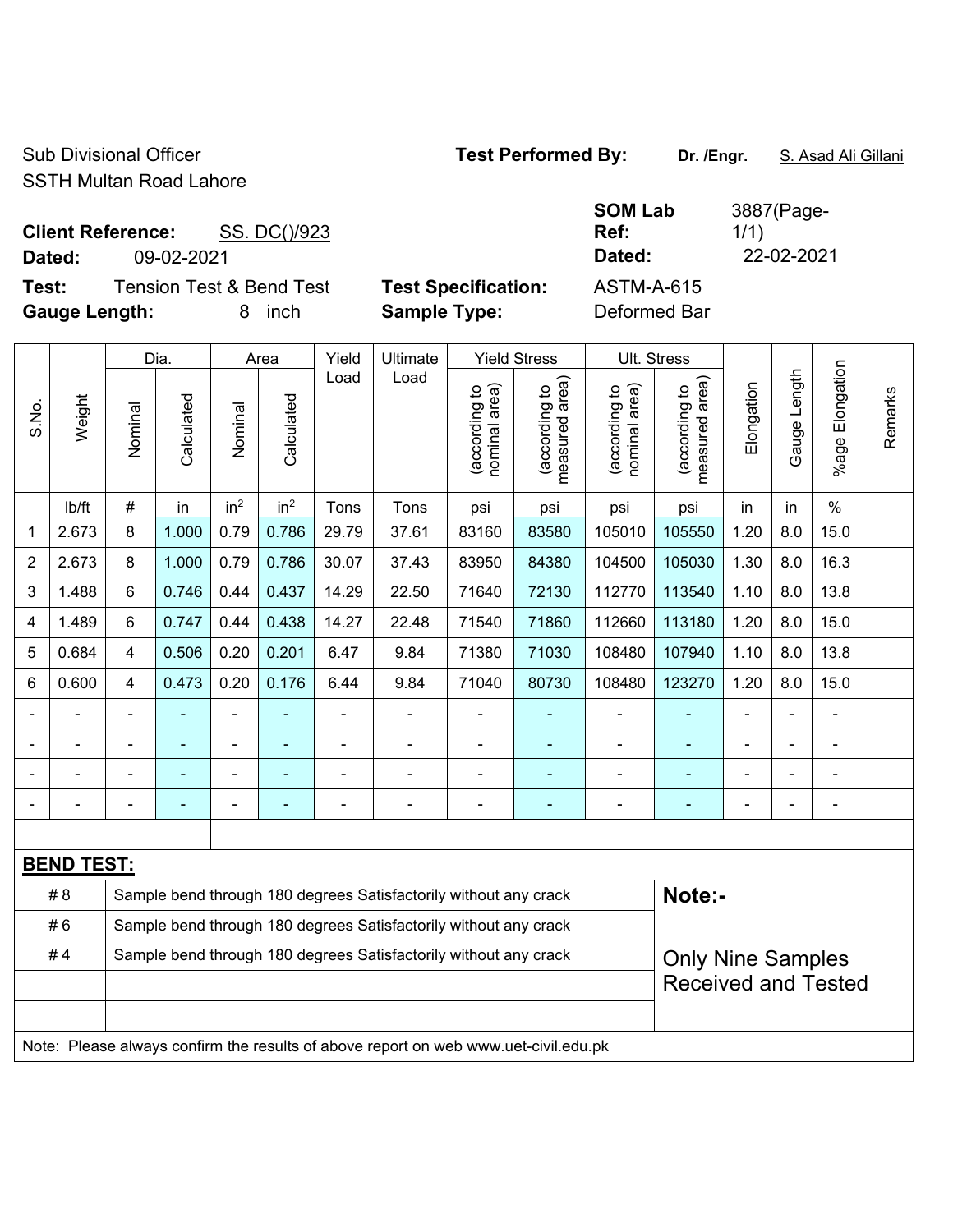Muhammad Aman Ullah **Test Performed By: Dr. /Engr.** S. Asad Ali Gillani Resident Engineer, NESPAK(Pvt) Ltd. Project: Dev. Of Infra in LDA City, Pkg -I,4 & 6, Jinnah Sector Lhr.

## **Client Reference:**  $4047/13/MA/09/26$

**SOM Lab Ref: 1/1) Dated:** 20-02-2021 **Dated:** 22-02-2021

**Test:** Tension Test & Bend Test **Test Specification:** ASTM-A-615 **Gauge Length:** 8 inch **Sample Type:** Deformed Bar (Mughal Steel)

|                |                                                                                     | Dia.           | Area       | Yield           | <b>Ultimate</b> |       | <b>Yield Stress</b>                                              |                                | Ult. Stress                                 |                                |                                 |                |              |                    |         |
|----------------|-------------------------------------------------------------------------------------|----------------|------------|-----------------|-----------------|-------|------------------------------------------------------------------|--------------------------------|---------------------------------------------|--------------------------------|---------------------------------|----------------|--------------|--------------------|---------|
| S.No.          | Weight                                                                              | Nominal        | Calculated | Nominal         | Calculated      | Load  | Load                                                             | (according to<br>nominal area) | (according to<br>neasured area)<br>measured | nominal area)<br>(according to | (according to<br>measured area) | Elongation     | Gauge Length | Elongation<br>%age | Remarks |
|                | lb/ft                                                                               | $\#$           | in         | in <sup>2</sup> | in <sup>2</sup> | Tons  | Tons                                                             | psi                            | psi                                         | psi                            | psi                             | in             | in           | $\frac{0}{0}$      |         |
| 1              | 2.699                                                                               | 8              | 1.005      | 0.79            | 0.793           | 35.68 | 40.37                                                            | 99600                          | 99230                                       | 112690                         | 112270                          | 1.20           | 8.0          | 15.0               |         |
| $\overline{2}$ | 2.699                                                                               | 8              | 1.005      | 0.79            | 0.793           | 35.55 | 39.96                                                            | 99230                          | 98860                                       | 111560                         | 111130                          | 1.10           | 8.0          | 13.8               |         |
| 3              | 1.488                                                                               | 6              | 0.746      | 0.44            | 0.437           | 14.60 | 19.06                                                            | 73170                          | 73670                                       | 95550                          | 96200                           | 1.20           | 8.0          | 15.0               |         |
| 4              | 1.494                                                                               | 6              | 0.748      | 0.44            | 0.439           | 14.80 | 19.16                                                            | 74190                          | 74360                                       | 96060                          | 96280                           | 1.10           | 8.0          | 13.8               |         |
| 5              | 0.688                                                                               | $\overline{4}$ | 0.507      | 0.20            | 0.202           | 7.10  | 9.09                                                             | 78350                          | 77580                                       | 100270                         | 99280                           | 1.00           | 8.0          | 12.5               |         |
| 6              | 0.777                                                                               | $\overline{4}$ | 0.539      | 0.20            | 0.228           | 7.05  | 8.79                                                             | 77790                          | 68240                                       | 96900                          | 85000                           | 1.10           | 8.0          | 13.8               |         |
|                |                                                                                     |                | ÷          | ÷,              |                 | ä,    | $\overline{a}$                                                   |                                |                                             | ÷                              | $\blacksquare$                  | $\overline{a}$ |              | ÷,                 |         |
|                |                                                                                     |                |            | $\blacksquare$  |                 | ÷     | ä,                                                               |                                |                                             |                                |                                 |                |              | $\blacksquare$     |         |
|                |                                                                                     |                |            | $\blacksquare$  |                 |       | $\blacksquare$                                                   |                                |                                             |                                |                                 |                |              | $\overline{a}$     |         |
|                |                                                                                     |                |            | ÷,              | ٠               | ÷     | -                                                                | $\overline{a}$                 | ٠                                           | $\blacksquare$                 | ۰                               | ۰              |              | ÷,                 |         |
|                |                                                                                     |                |            |                 |                 |       |                                                                  |                                |                                             |                                |                                 |                |              |                    |         |
|                | <b>BEND TEST:</b>                                                                   |                |            |                 |                 |       |                                                                  |                                |                                             |                                |                                 |                |              |                    |         |
|                | # 8                                                                                 |                |            |                 |                 |       | Sample bend through 180 degrees Satisfactorily without any crack |                                |                                             |                                | Note:-                          |                |              |                    |         |
|                | #6                                                                                  |                |            |                 |                 |       | Sample bend through 180 degrees Satisfactorily without any crack |                                |                                             |                                |                                 |                |              |                    |         |
|                | #4                                                                                  |                |            |                 |                 |       | Sample bend through 180 degrees Satisfactorily without any crack |                                |                                             |                                | <b>Only Nine Samples</b>        |                |              |                    |         |
|                |                                                                                     |                |            |                 |                 |       |                                                                  |                                |                                             |                                | <b>Received and Tested</b>      |                |              |                    |         |
|                |                                                                                     |                |            |                 |                 |       |                                                                  |                                |                                             |                                |                                 |                |              |                    |         |
|                | Note: Please always confirm the results of above report on web www.uet-civil.edu.pk |                |            |                 |                 |       |                                                                  |                                |                                             |                                |                                 |                |              |                    |         |

## 3888(Page-